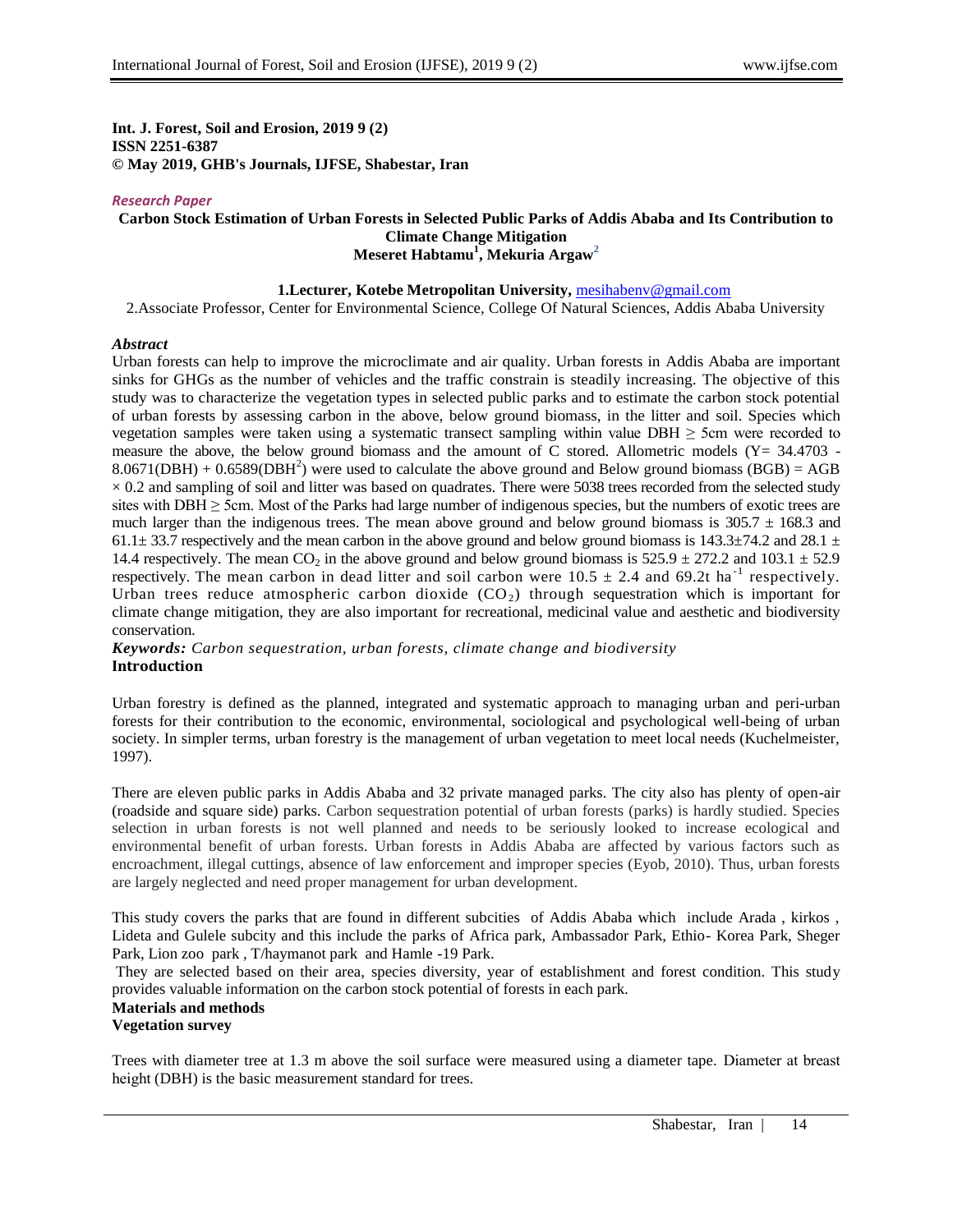# **Species identification**

Plant identification was done in the field by using Flora of Ethiopia and Eritrea volume 2 Edwards *et al*. (1995); (Edwards *et al*. 2000), and Flora of Ethiopia volume 3 (Hedberg and Edwards 1989), Useful trees and shrubs for Ethiopia (Azene,1993).

## **Sampling**

# **Soil sampling**

In each site sample plots were laid systematically and at each sampling site transect was established. Sampling quadrants of regular shape with dimensions 10 m  $\times$  10 m were formed. Inside the 10 m  $\times$  10 m quadrant, four 1 m  $\times$ 1 m sampling units were located. The 1 m  $\times$  1 m sampling were divided the 10 m  $\times$  10 m plot in four equal parts. A total of 42 soil samples from all parks (appendix 3) were collected. The soil sample in the 1  $m \times 1$  m sampling unit was collected from 30 cm depth using core sampler Auger. The average wet weight and oven dry weight at 105 <sup>o</sup>C were recorded. From each 10 m  $\times$ 10 m sampling quadrant the air dried soil sample was mixed and 100gm sub samples were taken for organic carbon determination in the National soil testing center. The carbon fraction was determined using Walkley-Black Method. Finally, the average bulk density, soil organic carbon and soil organic matter per hectare were calculated.

## **Litter sampling**

Litter samples were collected in the same subplots for soil. Four rectangular sub plot of 1 square meter in size was established at the center of each plot. All the litter (dead leaves, twigs) within the  $1m^2$  sub plots were collected and weighed. 100 gm of evenly mixed sub-samples were taken to the JIJE LABOGLASS laboratory to determine oven dry mass from which total dry mass was calculated.

## **Carbon sequestration measuring methods**

The following carbons pools were measured in urban forest carbon estimation.

1. Above-ground tree biomass (AGTB)

2. Below-ground biomass (BGB)

3. Soil organic carbon (SOC)

4. Leaf litter, herbs, and grass (LHG)

Dead wood was not studied due to the absence of dead wood in parks. It is collected for fuel purpose.

## **Data analysis**

The collected data was recorded on excel to analyze the above ground, the below ground biomass, the amount of carbon and CO<sub>2</sub> sequestered in each park. Parameters were compared using SPSS software 20 version. One Way ANOVA and descriptive statistics tasted the relationship between different parameter.

## **Estimation of parameters**

## **Estimation of carbon in dead litter pool**

To determine the biomass of leaf litter, herbs, and grass samples are taken destructively in the field within a small area of  $1m^2$ . For the forest floor (herbs, grass, and litter), the amount of biomass per unit area is given by:

$$
LB = \frac{Wfield}{A} * \frac{Wsub\_sample(dry)}{Wsub\_sample(fresh)} * \frac{1}{10,000}
$$

Where:  $LB =$  Litter (biomass of litter t ha<sup>-1</sup>)

W field = weight of wet field sample of litter sampled within an area of size 1 m<sup>2</sup>(g);

 $A = size of the area in which litter were collected (ha);$ 

W sub-sample, dry = weight of the oven-dry sub-sample of litter taken to the laboratory to determine moisture content  $(g)$ , and W sub-sample, fresh = weight of the fresh sub-sample of litter taken to the laboratory to determine moisture content (g)*.*

## **Estimation of carbon in above and below ground pool**

Two approaches for estimating the biomass density of trees exist and are more commonly applied. The first directly estimates biomass density through biomass regression equations. The second convert"s wood volume estimates to biomass density using biomass expansion factors (Brown, 1997). For this research the first method was used. This equation is applied for dry tropical forests where mean annual rainfall is below 1500mm (Macdicken, 1997). This Allometric equation has been applied in various studies in similar areas in Ethiopia.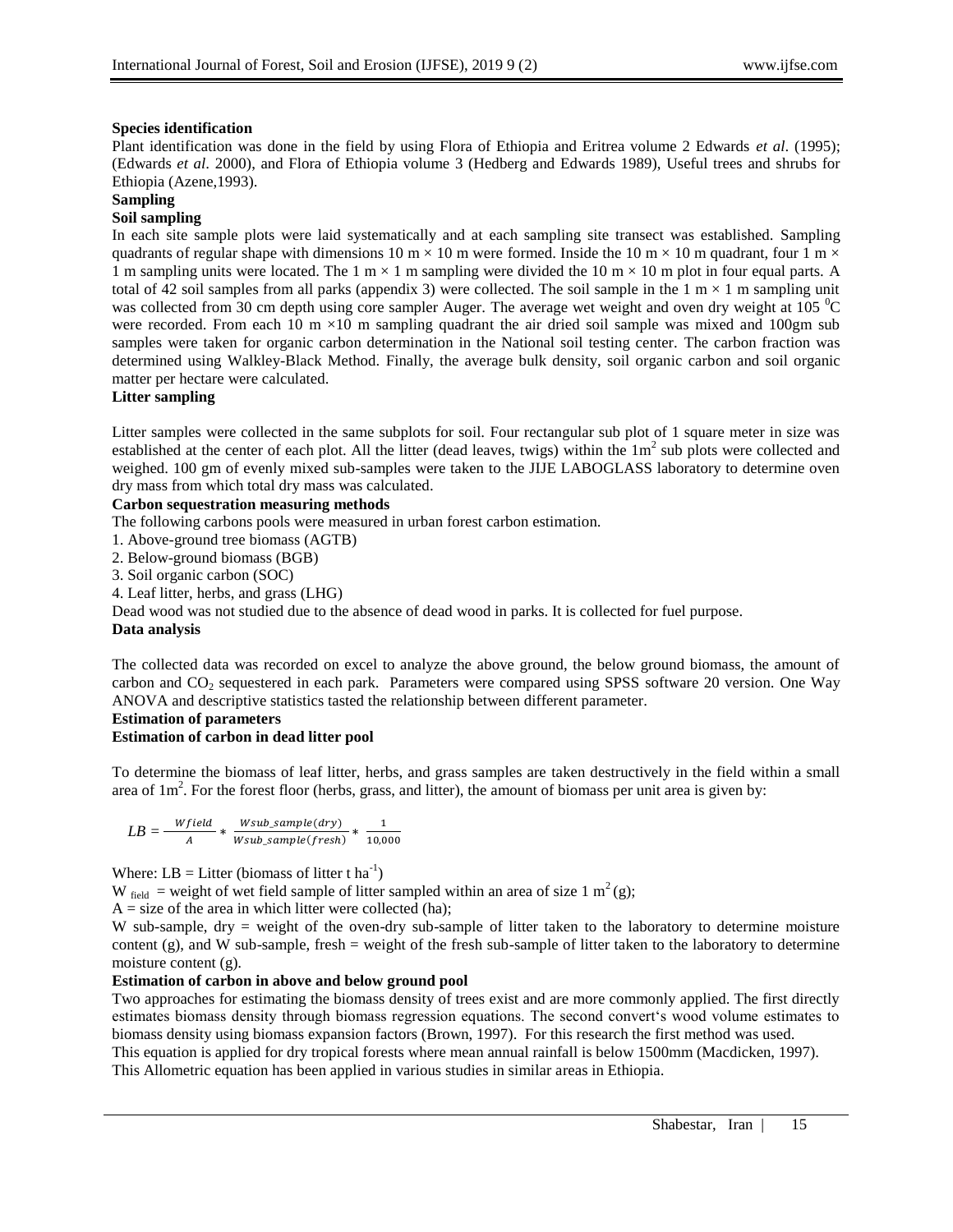Addis Ababa city receives annual mean rainfall of about 1128 mm. This makes the city classified under dry zone which are receiving annual rain fall between 900 to 1500 mm.

 $Y = 34.4703 - 8.0671(DBH) + 0.6589(DBH<sup>2</sup>)$ Where; Y is above ground biomass, DBH is diameter at breast height

Below ground biomass  $(BGB) = AGB \times 0.2$ 

# **Estimation of Soil Organic Carbon**

The carbon stock density of soil organic carbon was calculated using the following formula as recommended by Pearson *et al.* (2005). To obtain an accurate inventory of organic carbon stocks in the mineral soil or organic soil, three types of variables must be measured: soil depth, soil bulk density (calculated from the oven-dry weight of soil from a known volume of sampled material), and concentrations of organic carbon within the sample (Robertson *et al*, 1999).

$$
V = h \times \pi r^2
$$

Where, V is volume of the soil in the core sampler augur in  $cm<sup>3</sup>$ ,

h is the height of core sampler augur in cm and

r is the radius of core sampler augur in cm **(**Pearson *et al.,* 2005)*.* 

More over the bulk density of a soil sample can be calculated as follows:

$$
BD = \frac{Wav, dr}{V}
$$

Where, BD is bulk density of the soil sample per,

W<sub>av</sub>, <sub>dry</sub> is average air dry weight of soil sample per the quadrant,

V is volume of the soil sample in the core sampler auger in cm<sup>3</sup> (Pearson *et al.*, 2005).

$$
SOC = BD * D * % C
$$

Where, SOC= soil organic carbon stock per unit area (t ha<sup>-1</sup>),

 $BD = soil bulk density (g cm<sup>-3</sup>),$ 

 $D =$  the total depth at which the sample was taken (30 cm), and

 $\%C =$  Carbon concentration  $(\%)$ 

# **3.7.4 Total Carbon Stock Density**

The carbon stock density is calculated by summing the carbon stock densities of the individual carbon pools of the stratum using the Pearson *et al.* (2005) formula.

Carbon stock density of a study area:

 $C_{density} = C_{AGB} + C_{BGB} + C_{Lit} + C_{DWS} + SOC$  Where:  $C_{density} =$  Carbon stock density for all pools [t ha<sup>-1</sup>]  $C_{\text{AGTB}} = \text{ Carbon in above-ground tree biomass [t C ha}^{-1}]$  $C_{BGB}$  = Carbon in below-ground biomass [t C ha<sup>-1</sup>]  $C_{\text{Lit}} =$  Carbon in dead litter [t C ha<sup>-1</sup>]  $C<sub>DWS</sub> =$  Carbon in dead wood and stumps<br>SOC = Soil organic carbon Soil organic carbon

The total carbon stock is then converted to tons of  $CO<sub>2</sub>$  equivalent by multiplying it by 44/12, or 3.67 (Pearson *et al.*, 2007).

# **Diversity and evenness of Species in each Park**

The diversity of species present in an ecosystem can be used as one gauge of the health of an ecosystem. Shannon"s Index is the most applicable index of diversity and accounts for both richness and evenness of the species present (Shannon and Wiener, 1949). Thus, species diversity is a product of species richness and evenness or equitability. The diversity of species in each Park was calculated using the Shannon-Wiener Diversity Index formula. A diversity index is a mathematical measure of species diversity in an area.

The Shannon diversity index (H") is used in this study since it is commonly used to characterize species diversity in an area. The Shannon-Wiener Diversity Index (H") is calculated using the following equation:

$$
H' = -\Sigma P i (ln P i)
$$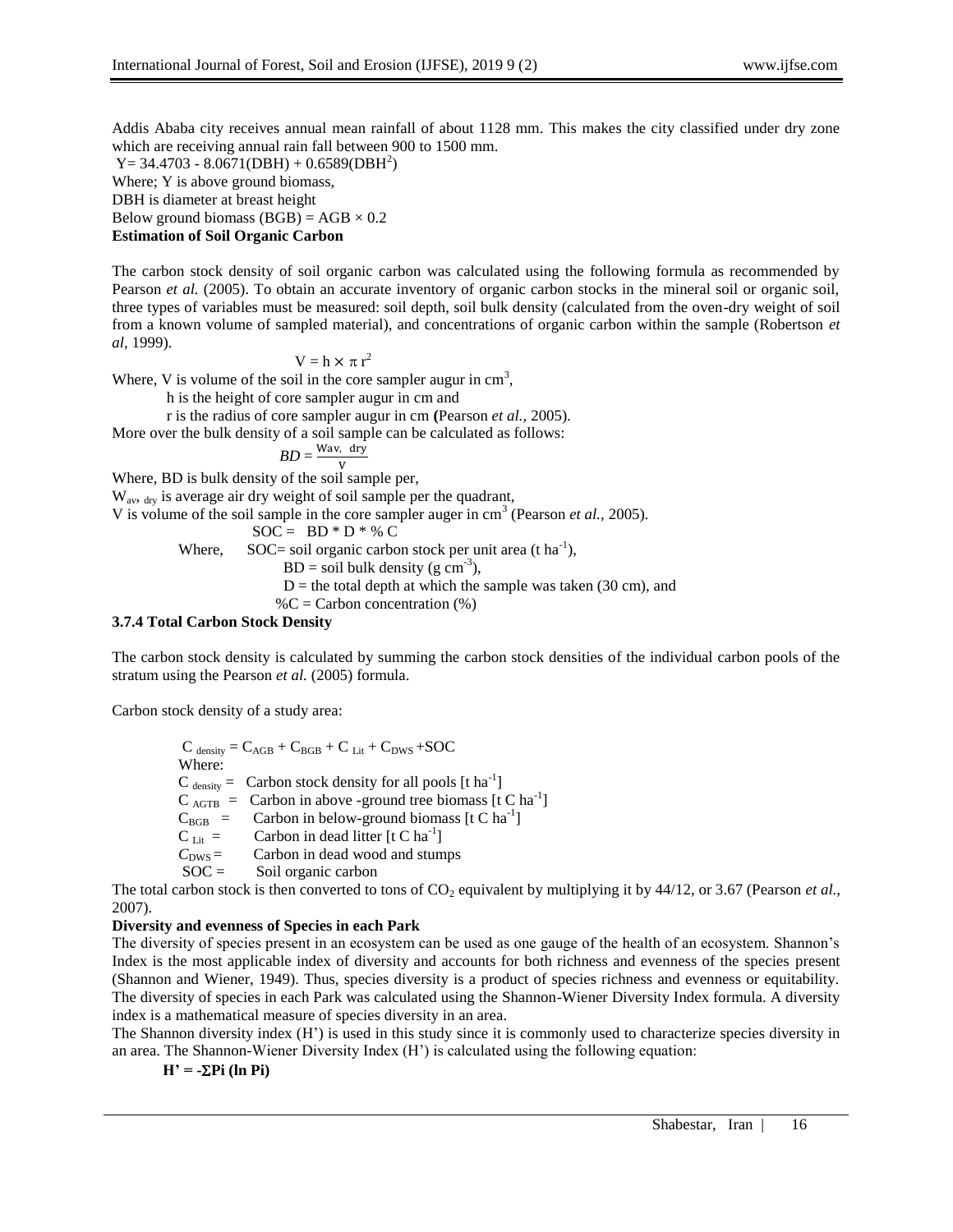## Where

Pi is the proportion of each species in the sample.

#### **Shannon's equitability**

Shannon's equitability  $(E_H)$  or evenness is calculated as follows  **EH= H' / H max=H' / ln S**

Where

H" Shannon diversity index

S Total number of species in the area

Equitability assumes a value between 0 and 1 with being complete evenness (Whittaker, 1972). The species diversity of each park is given on the following table below.

## **Results and discussion**

Different types of species were planted in the selected parks. The types of species were different from Park to Park. *Cupressus lustanica* was widely seen in Sheger, Hamle-19, Ethio-Korea and Ambassador Park than the rest of parks. *Ekbergia capenesis* was largely seen in Lion Zoo Park and *Casuarinas cunninghamiana* was largely seen in T/haymanot Park. *Cupressus lustanica* had the highest density with 2352 individuals that are 46.7 % of the total species while *Ficus carica* had the lowest density with 2 individuals that is 0.04 % of the total species in the study sites. In the studied sites a total of 49 different tree species were recorded and DBH ranging from 5 to 120 cm while height ranging from 1.75 to 40 m. The number of species, their density and the above ground biomass of each park is given below table 1.

| Parks         | Species | Density | $AGB(t \text{ ha}^{-1})$ | $BGB (t ha^{-1})$ |
|---------------|---------|---------|--------------------------|-------------------|
| Sheger        | 33      | 891     | 562.3                    | 112.5             |
| Africa        | 24      | 673     | 94.3                     | 18.9              |
| Ethio-Korea   | 23      | 881     | 236.6                    | 47.3              |
| Lion zoo park | 24      | 85      | 477.0                    | 95.4              |
| T/haymanot    | 13      | 232     | 143.4                    | 28.7              |
| Gola          | 22      | 345     | 234.4                    | 46.9              |
| Hamle-19      | 28      | 1781    | 252.7                    | 50.5              |
| Ambassador    | 16      | 133     | 444.9                    | 99.0              |
|               |         |         |                          |                   |

Table 1: Species, density and the AGB of parks

## **Diversity and evenness of Species in each Park**

Lion Zoo Park and Ambassador Park had also the largest number of species evenness than the rest of the parks and Hamle-19 Park had the least number of species evenness both Parks had the second and the third largest above ground biomass and carbon stock value. The diversity, evenness, and total number of species in each Park is shown on table 2 below.

Table: 2 The diversity, evenness, and total number of species in each Park

| N <sub>o</sub> | Parks       | Total no of trees | of<br>Total<br>no<br>species | H'    | $E_{H}$ |
|----------------|-------------|-------------------|------------------------------|-------|---------|
| 1              | Sheger      | 891               | 33                           | 2.298 | 0.657   |
| 2              | Africa      | 673               | 24                           | 2.05  | 0.645   |
| 3              | Ethio-Korea | 881               | 23                           | 2.201 | 0.705   |
| 4              | Lion Zoo    | 85                | 24                           | 2.95  | 0.928   |
| 5              | T/haymanot  | 232               | 13                           | 1.66  | 0.647   |
| 6              | Gola        | 345               | 22                           | 1.95  | 0.631   |
| 7              | Hamle-19    | 1781              | 28                           | 0.97  | 0.291   |
| 8              | Ambassador  | 133               | 16                           | 2.45  | 0.884   |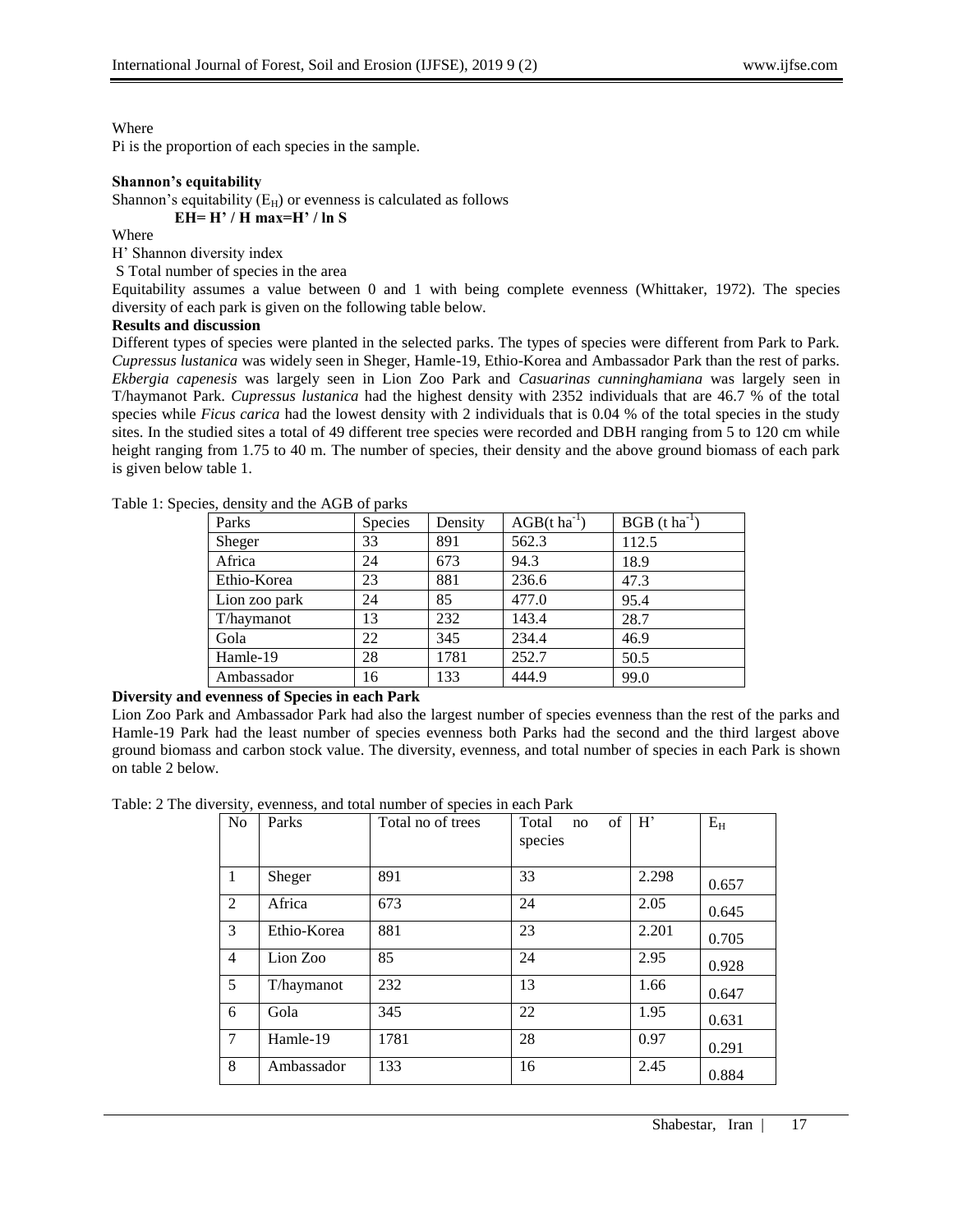## **Above ground biomass of each Park**

The AGB of species depend on their DBH value and on their age. The older trees with large DBH value will have large AGB. As age of tree increase biomass also increase (Negash, 2007).

The mean above ground biomass in this study sites was  $304.9t$  ha<sup>-1</sup> which was similar to the mean above ground biomass of church forests which is 276.3t ha<sup>-1</sup> (Tulu, 2011). The AGC, BGC and BGB increases with increasing AGB. Generally, the mean biomass values recorded in the study sites were greater than the values recommended by IPCC for tropical dry forest 130.00t ha<sup>-1</sup> (IPCC, 1997c). Above ground biomass and carbon stock of each park is shown on table 3 below.

| Parks       | AGB   | C in AGB $(t \text{ ha}^{-1})$ | $CO2$ of AGB (t ha <sup>-1</sup> ) |
|-------------|-------|--------------------------------|------------------------------------|
|             |       |                                |                                    |
|             |       |                                |                                    |
| Sheger      | 562.3 | 264.3                          | 970.0                              |
| Africa      | 94.3  | 44.3                           | 162.6                              |
| Ethio-Korea | 230.0 | 108.1                          | 396.7                              |
| Lion Zoo    | 477.0 | 224.2                          | 822.8                              |
| T/haymanot  | 143.4 | 67.4                           | 247.4                              |
| Gola        | 234.5 | 110.2                          | 404.4                              |
| Hamle-19    | 252.7 | 118.8                          | 436.0                              |
| Ambassador  | 444.9 | 209.1                          | 767.4                              |
| Average     | 304.9 | 143.3                          | 525.9                              |

Table: 3 Above and below ground biomass and carbon stock of each Park

# **Carbon in the below ground biomass**

The maximum and minimum below ground carbon stock were 112.6t ha<sup>-1</sup> in Sheger Park and 18.9t ha<sup>-1</sup> in Africa Park respectively. Lion Zoo Park had also the next largest below ground carbon stock with 95.3t ha<sup>-1</sup>. This Park had the most diversified species and the number of exotic and indigenous species are almost equal. The others Parks were the carbon stock between these ranges. Below ground biomass and carbon stock of each Park is shown on table 4.

Table: 4 Total C stock and CO2 sequestered by each park

| Parks       | <b>BGB</b> | C in BGB $(t \text{ ha}^{-1})$ | $CO2$ of BGB(t ha <sup>-1</sup> ) |
|-------------|------------|--------------------------------|-----------------------------------|
| Sheger      | 112.6      | 52.9                           | 194.143                           |
| Africa      | 18.9       | 8.9                            | 32.6263                           |
| Ethio-Korea | 46.0       | 21.6                           | 79.272                            |
| Lion Zoo    | 95.3       | 44.8                           | 164.416                           |
| T/haymanot  | 28.7       | 13.5                           | 49.545                            |
| Gola        | 46.8       | 22.0                           | 80.74                             |
| Hamle-19    | 50.6       | 23.8                           | 87.346                            |
| Ambassador  | 79.6       | 37.4                           | 137.258                           |
| Average     | 59.8       | 28.1                           | 103.2                             |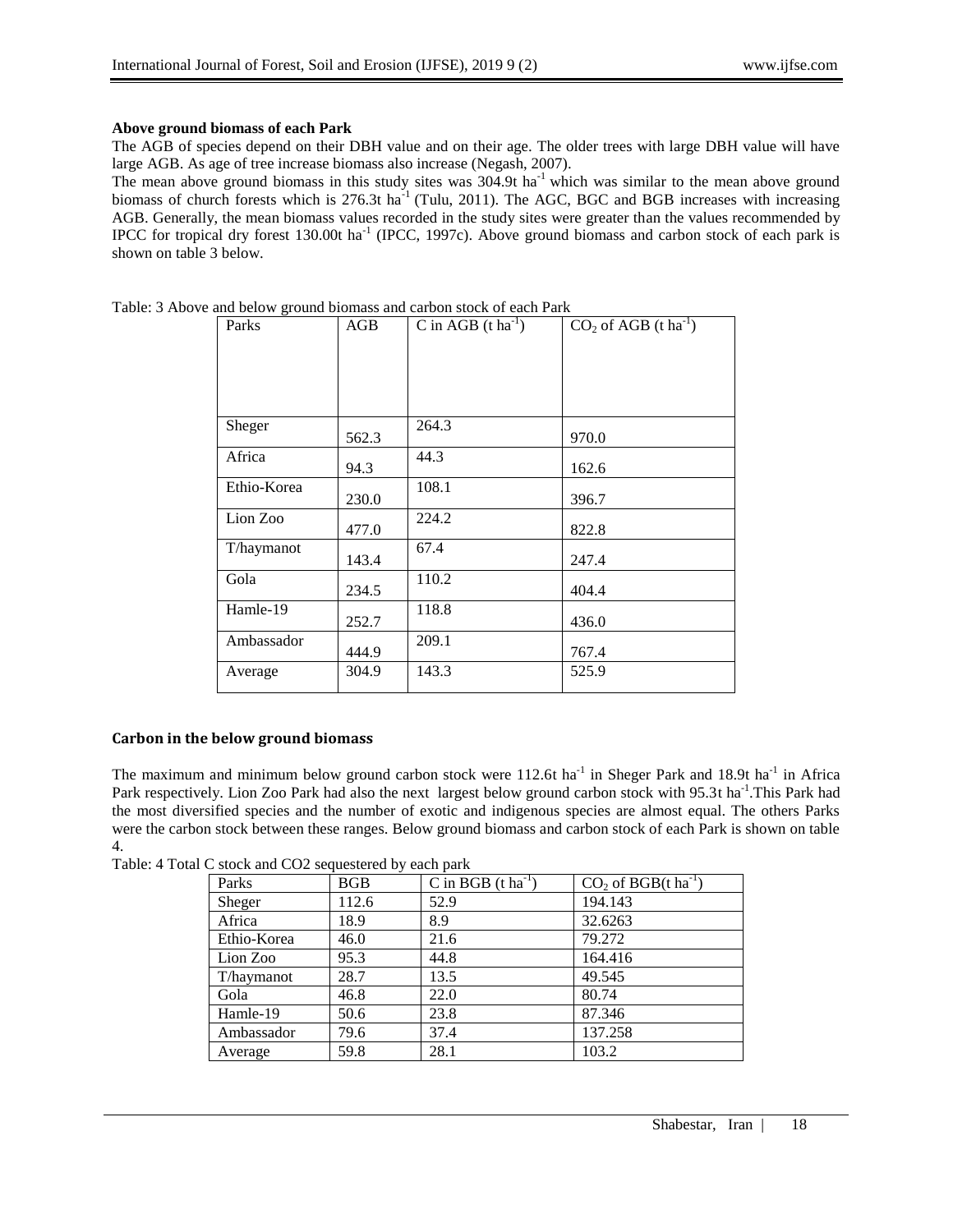## **Carbon stock in dead litter**

Litter in parks was not accessible since it was collected for fuel purpose and also it was considered as waste which decrease the neatness of the park so it would be cleaned from the surface for example in Africa park, Ambassador park and Lion zoo park it was difficult to find litter. Especially in Ambassador Park there was no litter at all and also most of the lands were cemented. The dead litter carbon stock estimated in Addis Ababa church forests ranged from 3.37 to 7 t ha<sup>-1</sup> (Tulu Tolla, 2011).

Dead litter carbon in Menagesha Suba state forest ranged from 0.78 to 13.94 t ha<sup>-1</sup> (Mesfin, 2011) and the result of this study ranges from  $0.7t$  ha<sup>-1</sup> to 12.2t ha<sup>-1</sup> which is greater than the estimates of church forests and less than the estimate of Menagesha Suba state forest.

## **Soil organic Carbon**

Estimating the carbon content of soil in Parks was complicated. It was difficult to find untouched soil since fertilizers were added to the soil to increase the fertility and mostly the soils came from another place. In addition to these public parks were owned by private, it was not possible to dig and take sample of soil, and this was the problem in Ambassador Park. Soil organic carbon of each park is shown in figure 1.



Figure: 1 Soil organic carbon of each park

In the case of Addis Ababa church forests, the amount of SOC density ranges from 99.77 to 162 t ha<sup>-1</sup> (Tulu, 2011). The amount of soil organic carbon in Menagesha Suba state forest varied from 26.64t to 175 t ha<sup>-1</sup> with average carbon stock of 121.28t ha<sup>-1</sup>(Mesfin, 2011). The organic soil carbon in this study ranges from 38.6 t ha<sup>-1</sup> to 102.1 t ha $^{-1}$ .

The mean soil carbon stock in the study was  $69.238 \pm 22.068$ t ha<sup>-1</sup>. The amount of soil organic carbon in Ambassador Park was not possible to measure due to lack of untouched soil.

The land left for trees was also so small and it was on the borders of the fence in addition it was not allowed to dig the surface to take sample and those planted on the center are cemented around so it was not possible to find the representative soil sample in this park.

#### **Total Carbon Stock of each Park**

Over all summations of carbon dioxide sequestered in the above ground biomass was 4207.15t which is much greater than church forests 3332.98t (Tulu, 2011). This result shows the significance of urban forest for climate change mitigation and biodiversity conservation, which was indicated on different literatures. The total Carbon stock and  $CO<sub>2</sub>$  sequestered by each Park is given on table-5.

Table:  $5 \text{ C}$  stock and  $\text{CO}_2$  sequestered by soil in each park

| No | park   | C in soil<br>$\epsilon$ ha <sup>-1</sup> | $CO2$ in soil<br>cha'' |
|----|--------|------------------------------------------|------------------------|
|    | Sheger | $72 -$<br><u>، ، ،</u>                   | 266.9                  |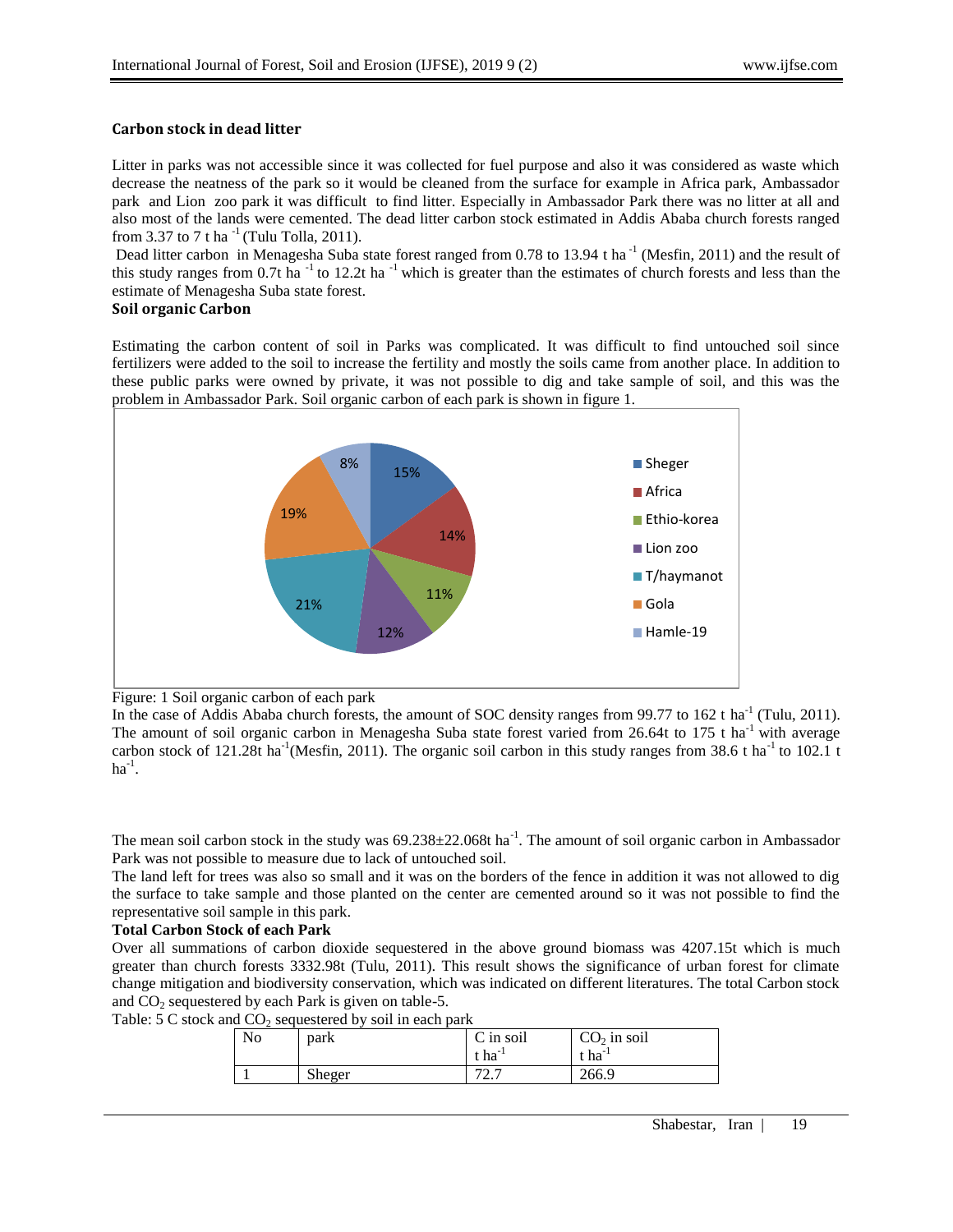|               | Africa      | 69.3  | 254.5 |
|---------------|-------------|-------|-------|
| $\mathcal{R}$ | Ethio-korea | 50.9  | 186.8 |
|               | Lion zoo    | 60.1  | 220.6 |
|               | T/haymanot  | 102.1 | 380.1 |
| 6             | Gola        | 91.0  | 333.8 |
|               | Hamle-19    | 38.6  | 141.6 |
|               | Average     | 69.2  | 254.9 |
|               | Maximum     | 102.1 | 380.1 |
|               | Minimum     | 38.6  | 141.5 |

## **Carbon stock in different pools along different altitudes Above and below ground carbon stocks along different altitudes**

According to the altitude of the study sites they were classified as higher, middle and lower class.

The above ground biomass in higher altitude class was higher and also the above ground carbon stock and amount of carbon sequestered was also higher than the others. The lower altitude class also had the least above ground biomass. According to the ANOVA result the relation Altitude and above ground biomass is not statically significant ( $F = 0.347$ ,  $p = 0.726$ ).

## **Conclusion**

A total of 49 species were recorded from all studied sites. *Cupressus lustanica* was the dominant species and *Eucalyptus saligna* was the next dominant species in almost all study sites. The numbers of indigenous species are larger than exotic species, but the numbers of exotic trees are much higher than the indigenous trees in most parks. Hamle-19 Park had the largest number of species, but it was the least diversified Park because of the dominance of certain species. Lion Zoo Park had the least number of trees, but it had largest number of diversified species and it had the second largest above ground biomass.

The parks, which were old in establishment, had species with larger DBH value, this tends the species to have large AGB and those species with large AGB will have large C stock value. Sheger Park was the oldest park and the species had large DBH value and the total AGB was  $264.3t$  ha<sup>-1</sup> and also the total C stock amount was  $400.3t$  ha<sup>-1</sup>.

Those Parks which are recent in year of establishment had small value of AGB in this study Africa Park is youngest Park and the AGB was 94.3t ha<sup>-1</sup> and also less amount of C stock value 129.5t ha<sup>-1</sup>.

From the selected 8 public parks those with diversified species and with high DBH value had a better potential for sequestration of carbon and better contribution for climate change mitigation for the city.

## **Recommendations**

From this study the following points are given as recommendation:

- $\bullet$  Parks with diversified species had better carbon sequestration potential so diversifying of species has a better contribution for carbon sequestration.
- Parks with dominance of certain exotic species had less amount of carbon stock value, evenness of species has also better contribution for carbon sequestration.
- Great emphasis should be given on selection of species; the dominance of certain species decreases the carbon stock potential of Parks.
- Planting diversified trees can make a difference when it comes to fighting climate change.

## **Acknowledgement**

My special thanks go to my adviser Dr. Mekuria Argaw for his support, valuable comment and editing the thesis. I gratefully thank Prof.Tsegaye Nega for his comment on the paper and for his financial support. I am also thankful to Dr. Tesfaye Bekele for his valuable advice. I would like to thank my family for their advice, support and everything they do in my life.

#### **References**

Azene Bekele. (1993). Useful Trees and Shrubs for Ethiopia: Identification, Propagation and Management for Agricultural and Pastoral Communities. RSCU/SIDA.